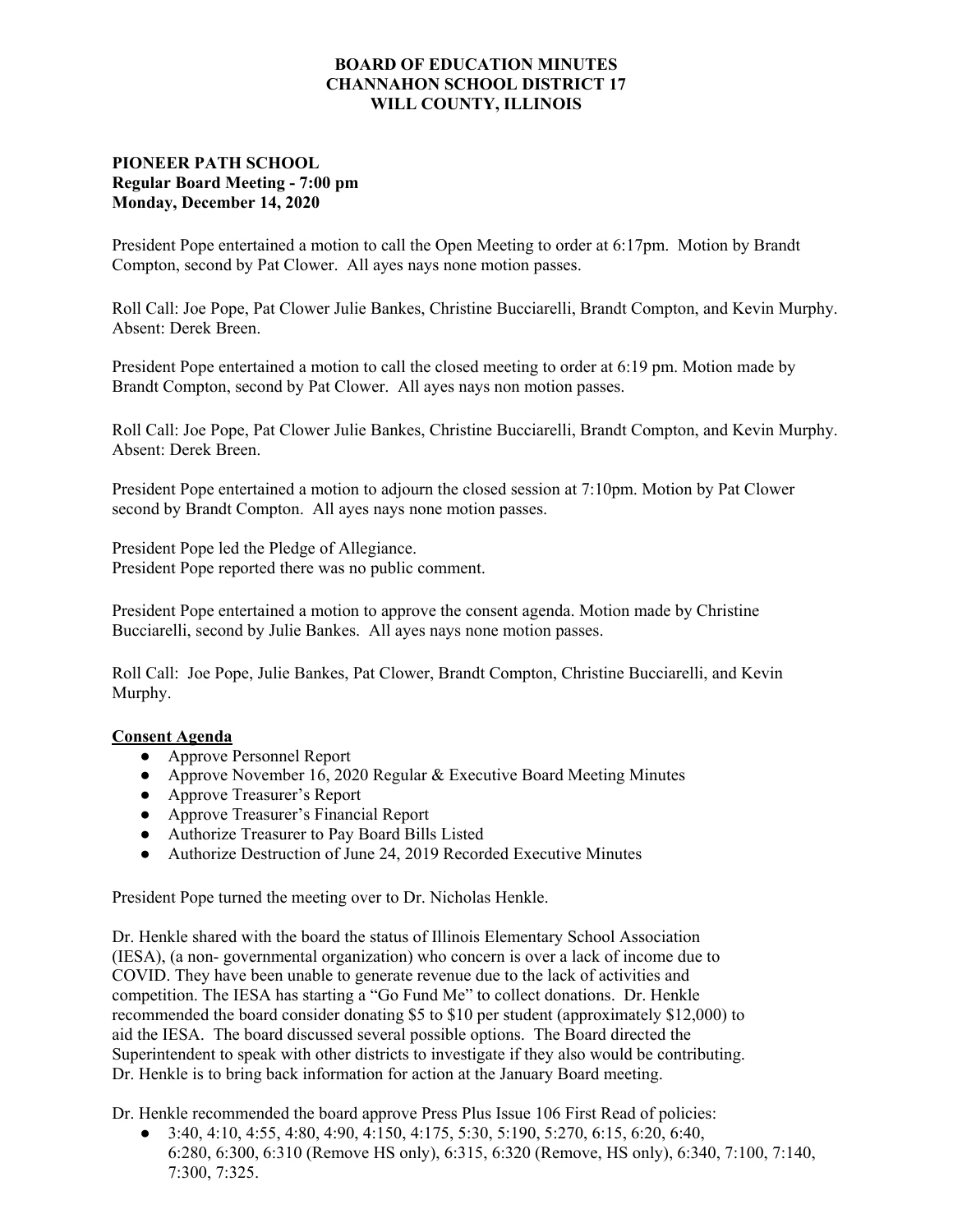President Pope entertained a motion to approve Press Plus Issue 106 First Read policies as listed. Motion by Pat Clower, second by Joe Pope.

Roll Call: Julie Bankes Pat Clower, Brandt Compton, Christine Bucciarelli, Kevin Murphy, and Joe Pope.

Dr. Henkle recommended the board approve BiNaxNOW optional Covid Testing for the staff in CSD17. After board discussion, Dr. Henkle will research and address concerns about whether staff can return to school with a negative test.

President Pope entertained a motion to approve BiNaxNOW Covid Testing for the staff in CSD17. Motion by Joe Pope, second by Pat Clower.

Roll Call: Ayes: Pat Clower, Brandt Compton, Christine Bucciarelli, Joe Pope, and Julie Bankes Nays: Kevin Murphy

Dr. Henkle informed the board of the FY22 Flexible Spaces program. The decision was made to convert 4 traditional classroom spaces to flexible learning instead of the original 8 that was scheduled.

President Pope handed the meeting over to Mr. Schroeder for the Administrative Report.

Mr. Schroeder recommended the board adopt the Resolution of Channahon School District 17, Will County, Illinois, Levy of Taxes for the Year 2020.

 President Pope entertained a motion to adopt the Resolution of Channahon School District 17, Will County, Illinois, Levy of Taxes for the Year 2020. Motion by Joe Pope, second by Julie Bankes. All ayes nays none motion passes.

Roll Call: Brandt Compton, Christine Bucciarelli, Kevin Murphy, Joe Pope, Julie Bankes, and Pat Clower.

Mr. Schroeder recommended the board continue membership in the Will County Transportation Consortium for the purposes of random transportation employee drug testing through December 31, 2022.

President Pope entertained a motion to continue membership in the Will County Transportation Consortium for the purposes of random transportation employee drug testing through December 31, 2022. Motion by Pat Clower, second by Christine Bucciarelli. All ayes nays none motion passes.

Roll Call: Christine Bucciarelli, Kevin Murphy, Joe Pope, Julie Bankes, Pat Clower, and Brandt Compton.

Mr. Schroeder recommended the board approve and accept the E-rate 24 month contract proposal from AT&T to continue the 1GB fiber connection to Channahon Junior High School for a base monthly reoccurring charge not to exceed \$1,386.80 should the DoIt Consortium project fail to provide the requested 5GB connection at no charge to the District.

President Pope entertained a motion to approve and accept the E-rate 24 month contract proposal from AT&T to continue the 1GB fiber connection to Channahon Junior High School for a base monthly recurring charge not to exceed \$1,386.80 should the DoIt Consortium project fail to provide the requested 5GB connection at no charge to the District. Motion by Joe Pope, second by Pat Clower. All ayes nays none motion passes.

Roll Call: Kevin Murphy, Joe Pope, Julie Bankes, Pat Clower, Brandt Compton and Christine Bucciarelli.